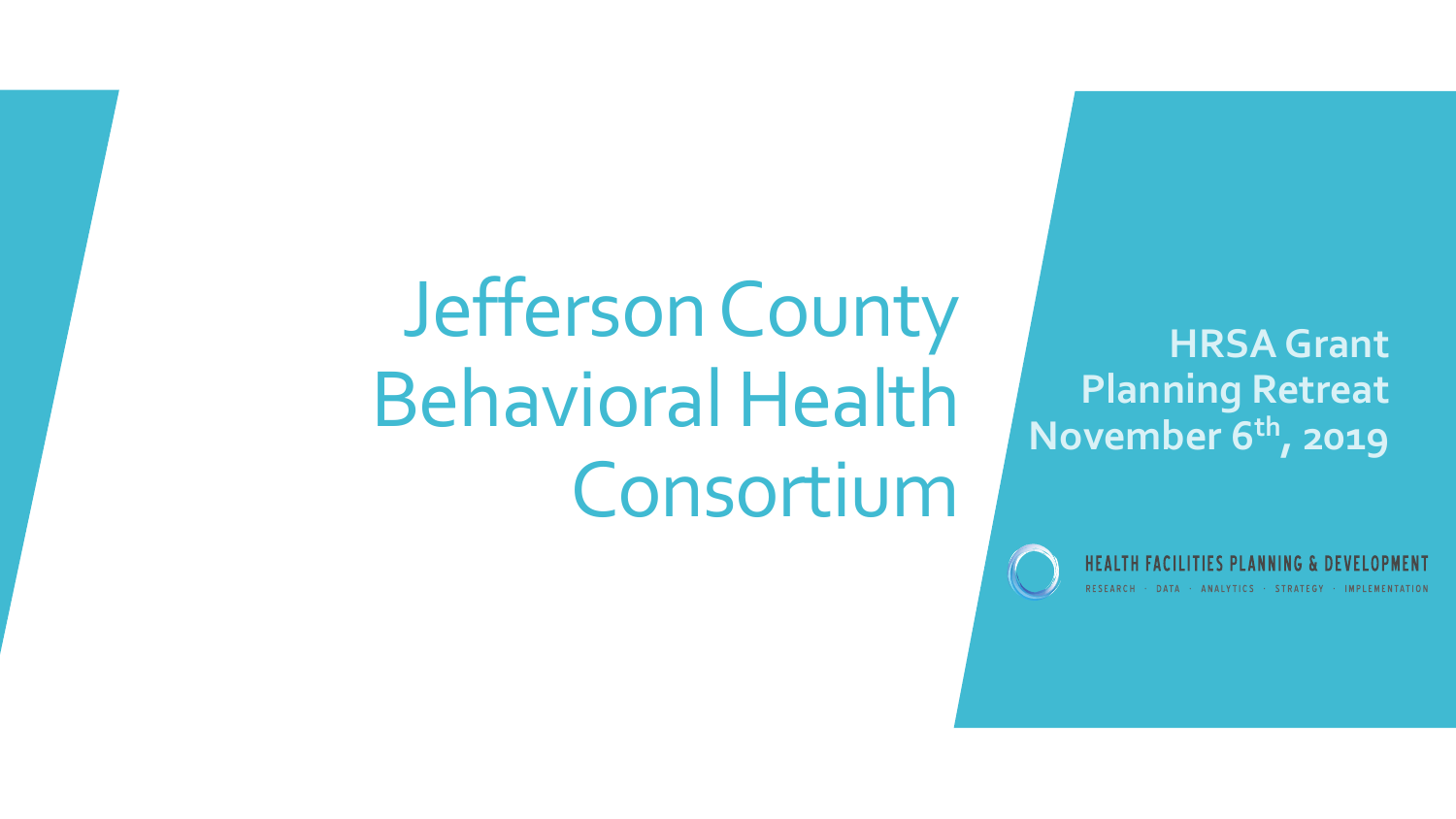Retreat Deliverables Reach preliminary consensus on facility and operational/ programmatic models

Discuss workforce and governance

Consensus on next steps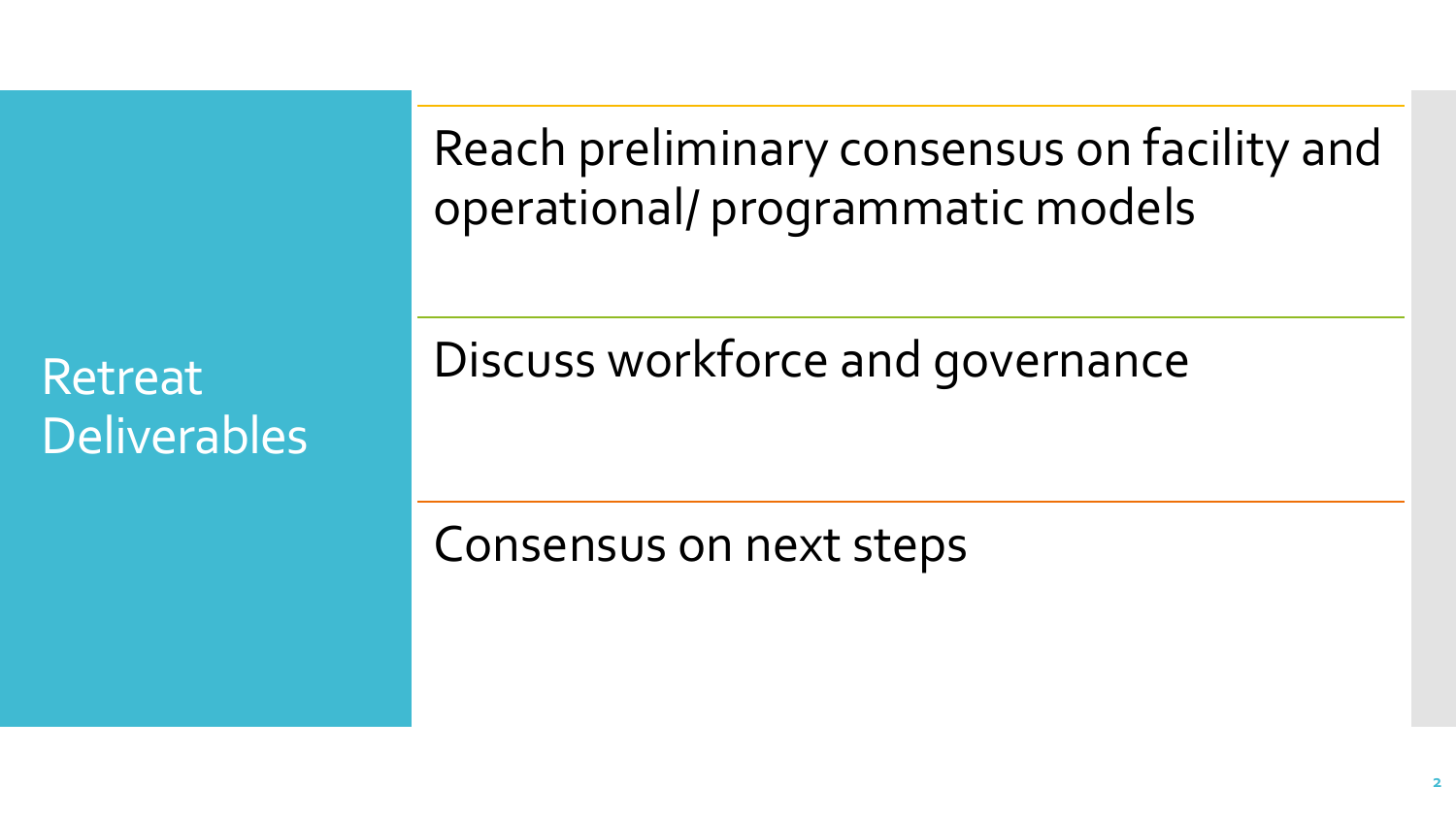Grant Vision, Mission & Planning Values

#### **DRAFT VALUES**

Making the lives of the residents of Jefferson County better through:

- **Example 1 Community engagement**
- **Transparency**
- Teamwork
- **EXALLET And Acknowledging that inclusion, collaboration, respect, and** diversity are fundamental in developing needed services and programs
- **·** Integrity
- **Placing the needs of the community at the forefront of all of our** efforts.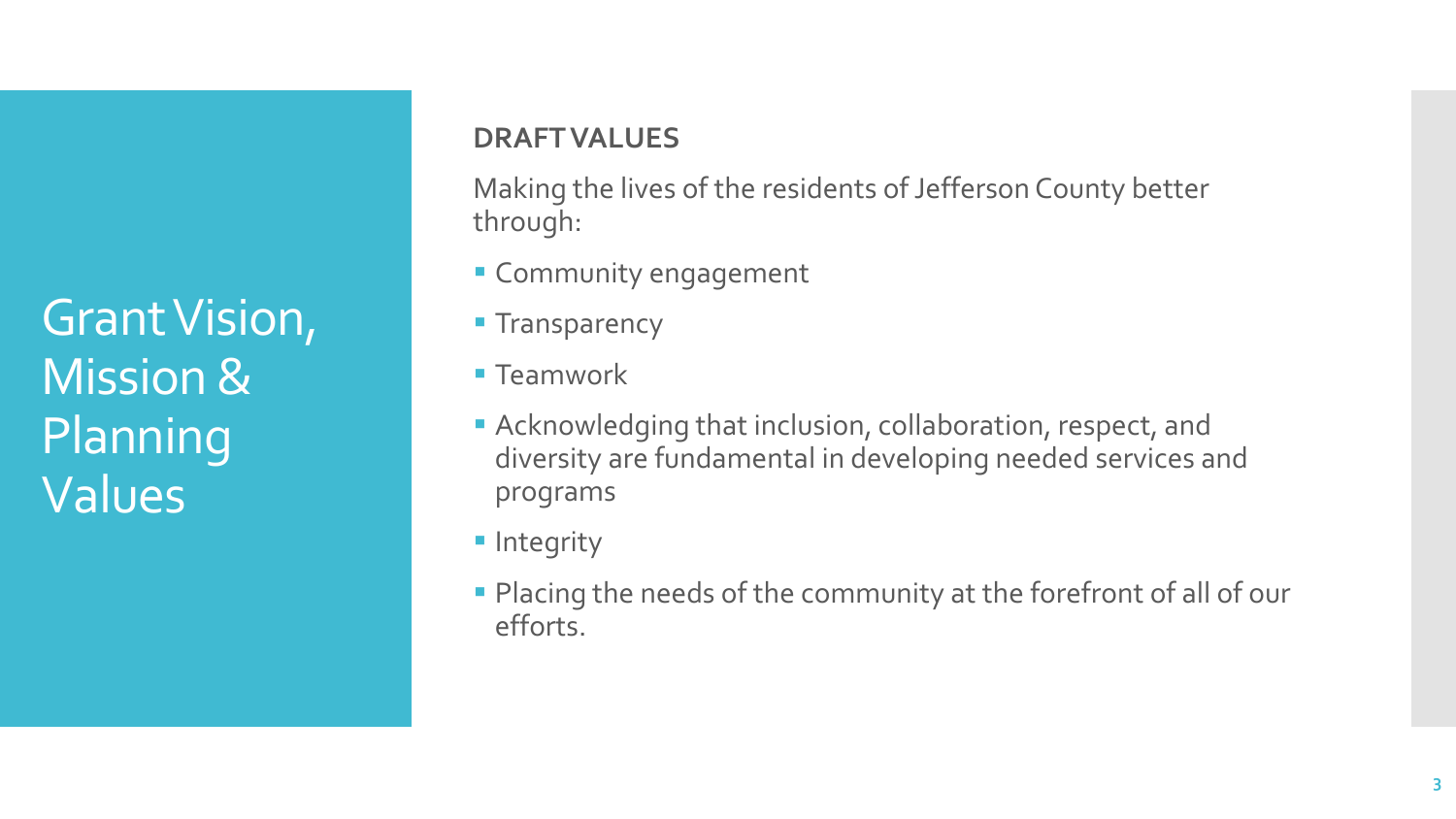# Updates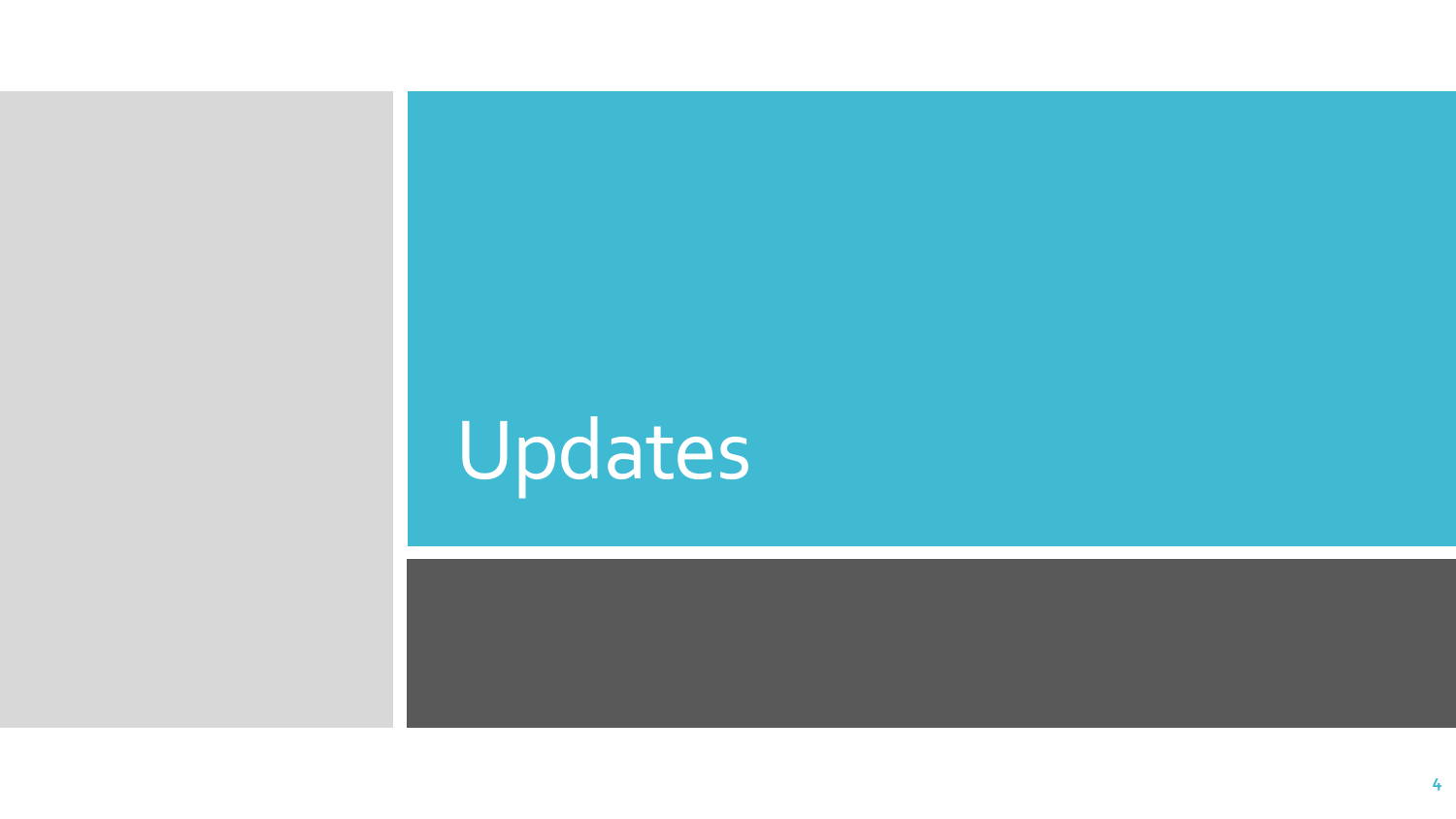Jamestown, Clallam, Jefferson Current Planning

- **Three entities: Jefferson County PHD No. 2, dba** Jefferson Healthcare, Clallam County PHD No. 2, dba Olympic Medical Center and the Jamestown S'klallamTribe are working together on a multiphased campus in Sequim.
	- **Phase 1- is a Clinic to be owned and operated by the Tribe**
	- **Phase 2– under analysis now is likely to be an E&T**
	- **They have defined Phase 3 as a crisis response** facility in Jefferson County, and potentially in Port Angeles and Forks as well.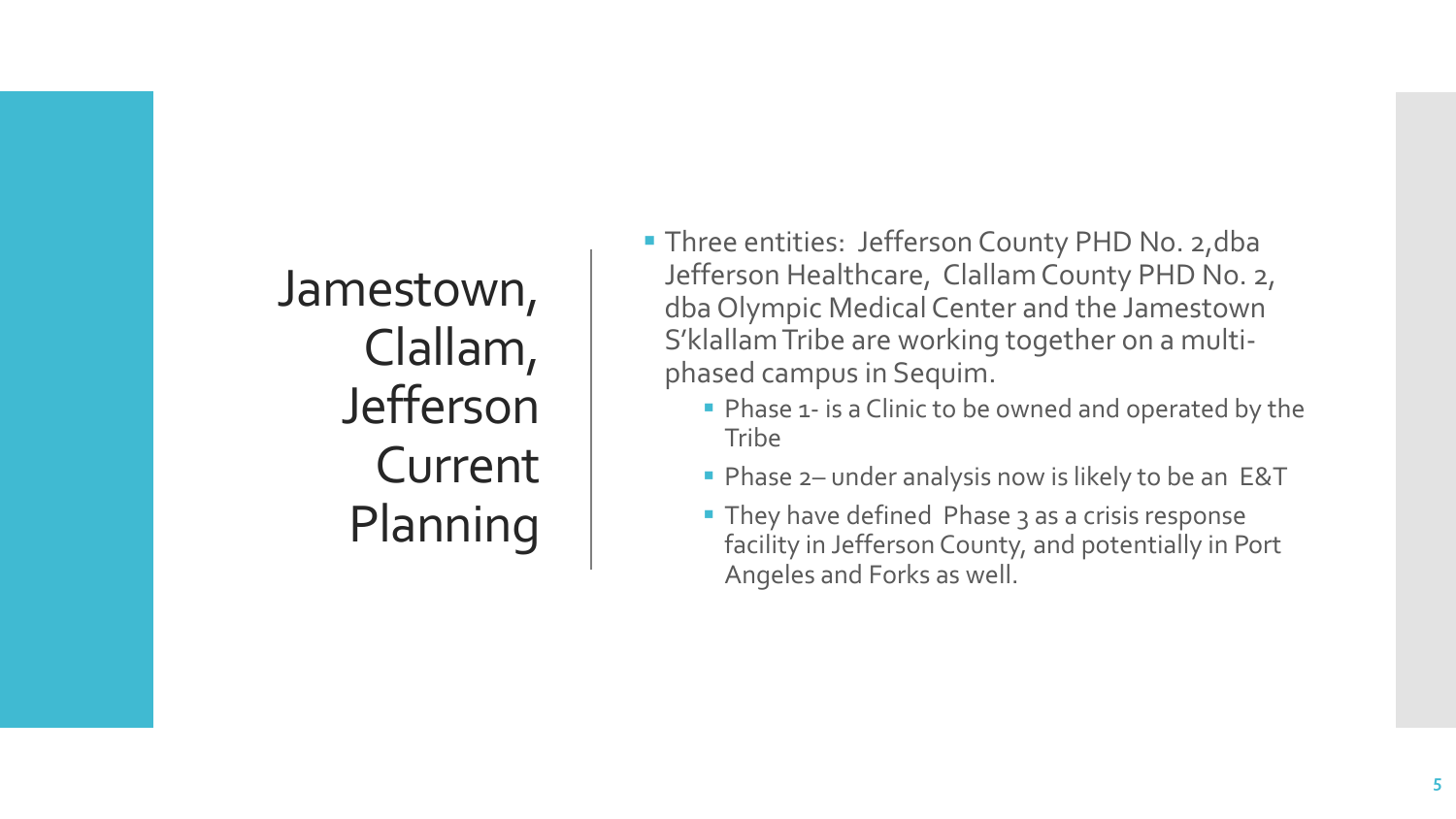### Data Summary

| <b>Data Source</b>                        | <b>Annual</b><br>Volume | <b>Notes</b>                                                          |
|-------------------------------------------|-------------------------|-----------------------------------------------------------------------|
| Jefferson Healthcare                      | 600                     | <b>BH related ED Visits</b>                                           |
| <b>Discovery BH</b>                       | 50                      | Involuntary detentions                                                |
|                                           | 70                      | Voluntary placements                                                  |
|                                           | 140                     | <b>ITA Investigations</b>                                             |
|                                           | 568                     | Unduplicated crisis services (includes<br>outpatient)                 |
| Jefferson County Jail                     | 892                     | Mental health related bookings (75% involved<br>alcohol/drug charges) |
| Jefferson County Sheriff                  | 354                     | Mental health related incidents                                       |
|                                           | 397                     | SUD related (44 MH and SUD)                                           |
| <b>East Jefferson Fire Rescue</b>         | 29                      | <b>Incidents of Opioid Overdose</b>                                   |
|                                           | 59                      | Transports from JH to inpatient BH facility                           |
|                                           | 100                     | <b>Total BH responses</b>                                             |
| <b>Port Townsend Police</b><br>Department | 579                     | BH related incident (had been drinking)                               |
|                                           | 353                     | BH related incident (drugs)                                           |
|                                           | 1,318                   | BH related incident (mental health)                                   |
|                                           |                         |                                                                       |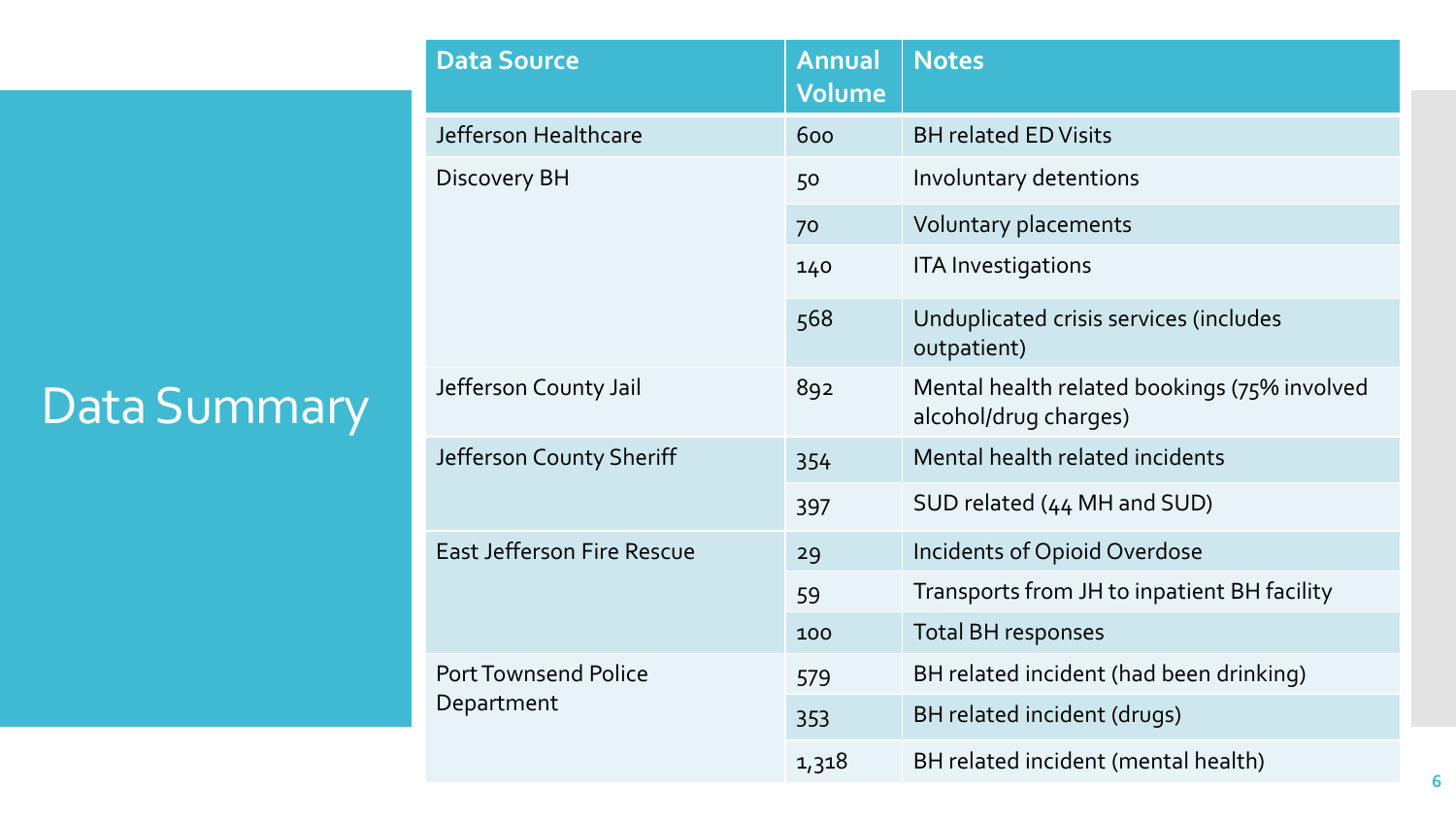BHO Data Updates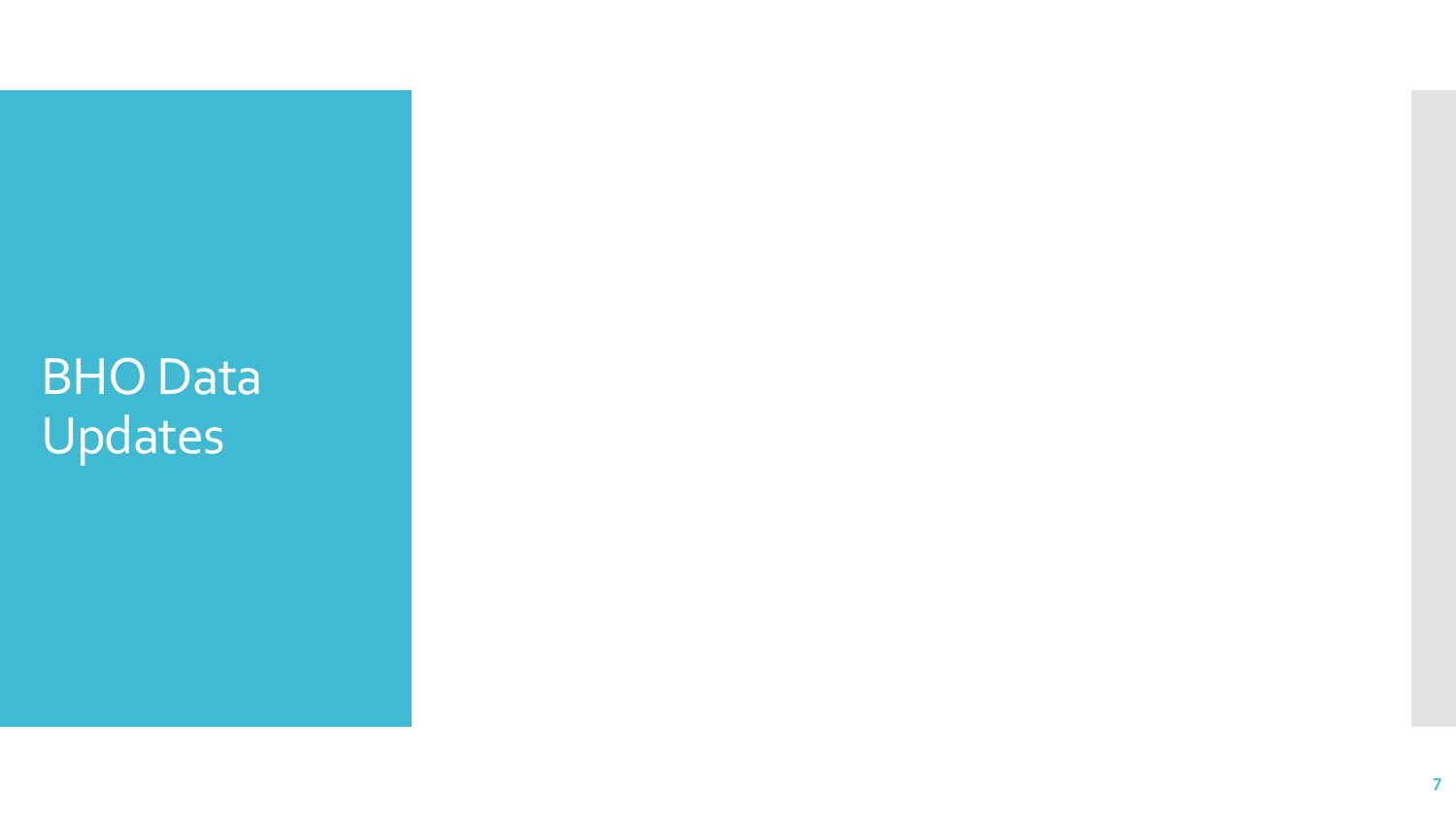### Our Preliminary Recommendation

### **2 Phases:**

- **Phase 1: Community-based programs**
- **Phase 2: A Residential Treatment Facility** (RTF) with several certifications able to accommodate:
	- Voluntary and involuntary
	- **Mental health and SUD**
	- Number of beds: TBD, but likely to be in the 4-15 bed range (ADC of 2-10).
	- **Dependent on ability to operationalize** multiple program types in one facility.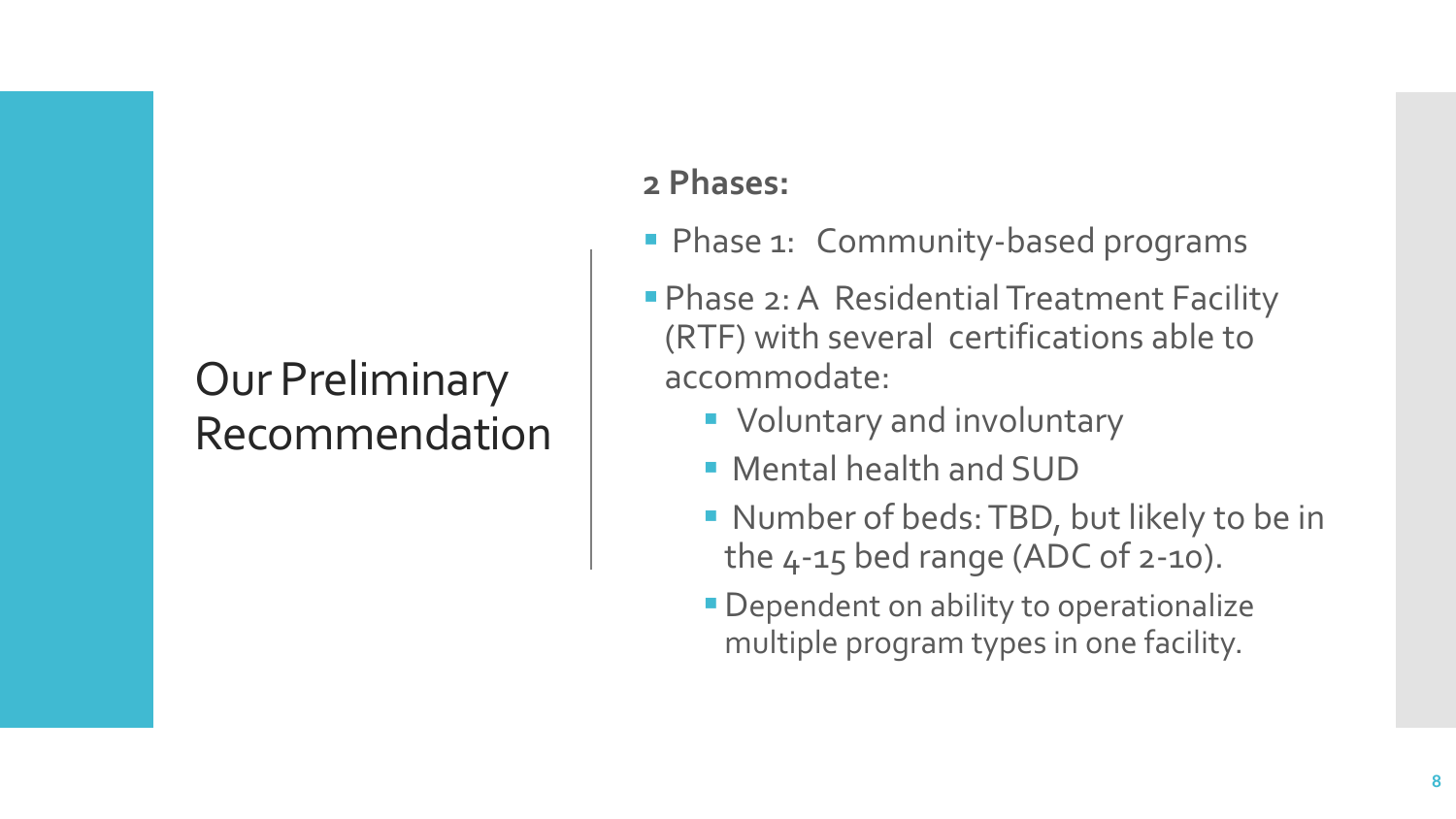Proposed **Facility** Preliminary Model – RTF and BHA as baseline

### RTF Facility Licensure

• **Residential Treatment Facility:** A facility in which twenty-four hour on-site care is provided for the evaluation, stabilization, or treatment of residents for substance use, mental health, cooccurring disorders, or for drug exposed infants.

### Behavioral Health Agency Licensure

### Inpatient Mental Health Certification

- Crisis Stabilization Unit
- Triage Center
- Evaluation & Treatment
- Withdrawal Management
- Intensive Inpatient Facility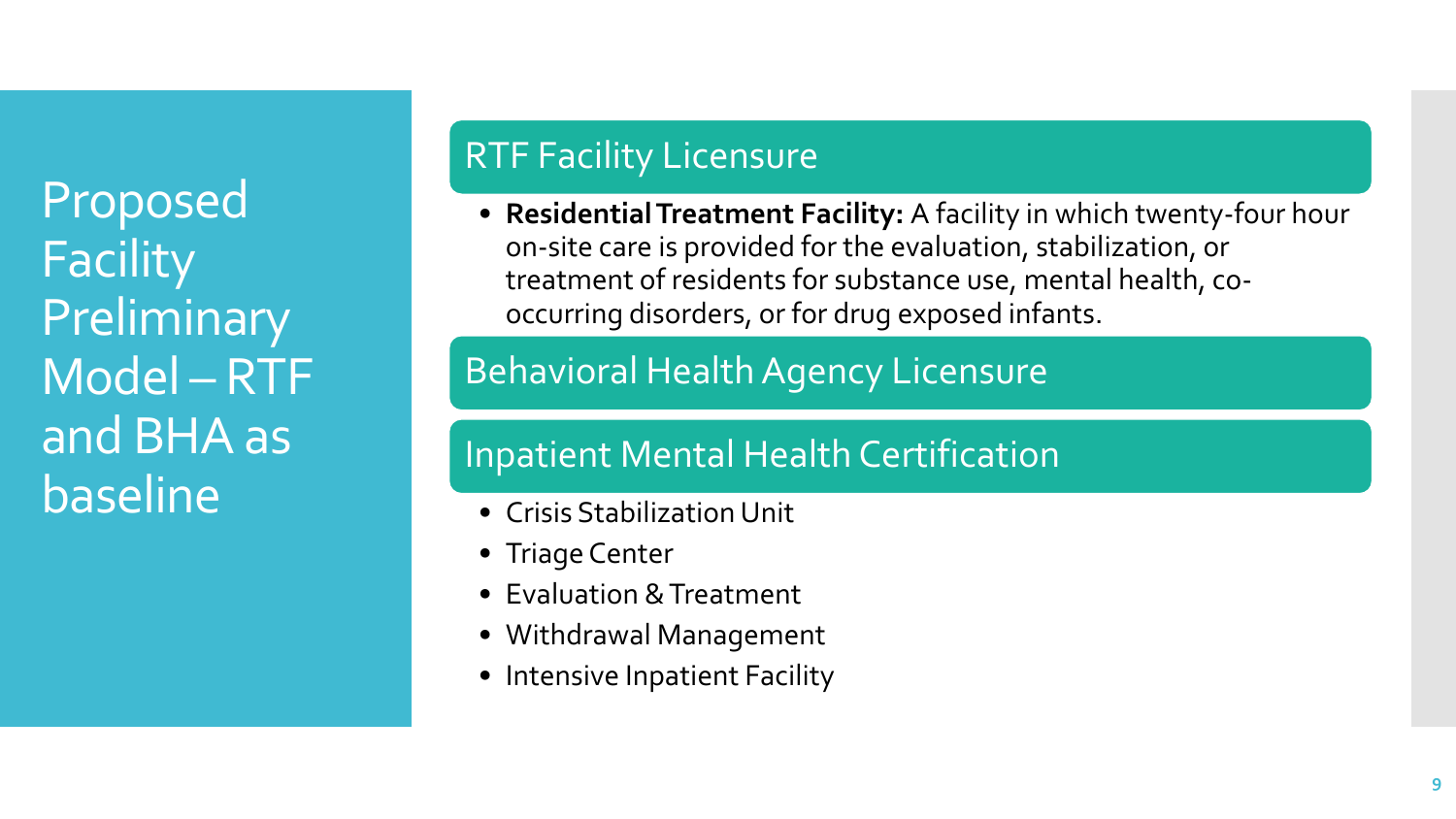Proposed Facility: Timing, number of beds, staffing, etc.

- **There are slight licensing differences between crisis stabilization and triage in the** licensing rules (not black and white) – HCA sees them as "redundant". Medicaid state plan focuses on services – not licensing category
- LOS requirements/realities not spelled out inconsistent/unknown by state agencies
- Medicaid definitions in state plan focus on "stabilization services" not type of certification
- **Some services Consortium has considered "stabilization" may fit more into the** Medicaid's evaluation and treatment definition.

|                         | <b>Crisis Stabilization</b><br><b>Unit</b> | <b>Triage Center</b> | <b>Evaluation</b><br>&Treatment |
|-------------------------|--------------------------------------------|----------------------|---------------------------------|
| Max LOS all<br>patients | 14 days                                    | 5 days               |                                 |
| Max involuntary         | 24 hours                                   | $3-5$ days           | 14 days                         |
| ALOS all patients       | $5-10$ days                                | $3 - 5$ days         | $5-10$ days                     |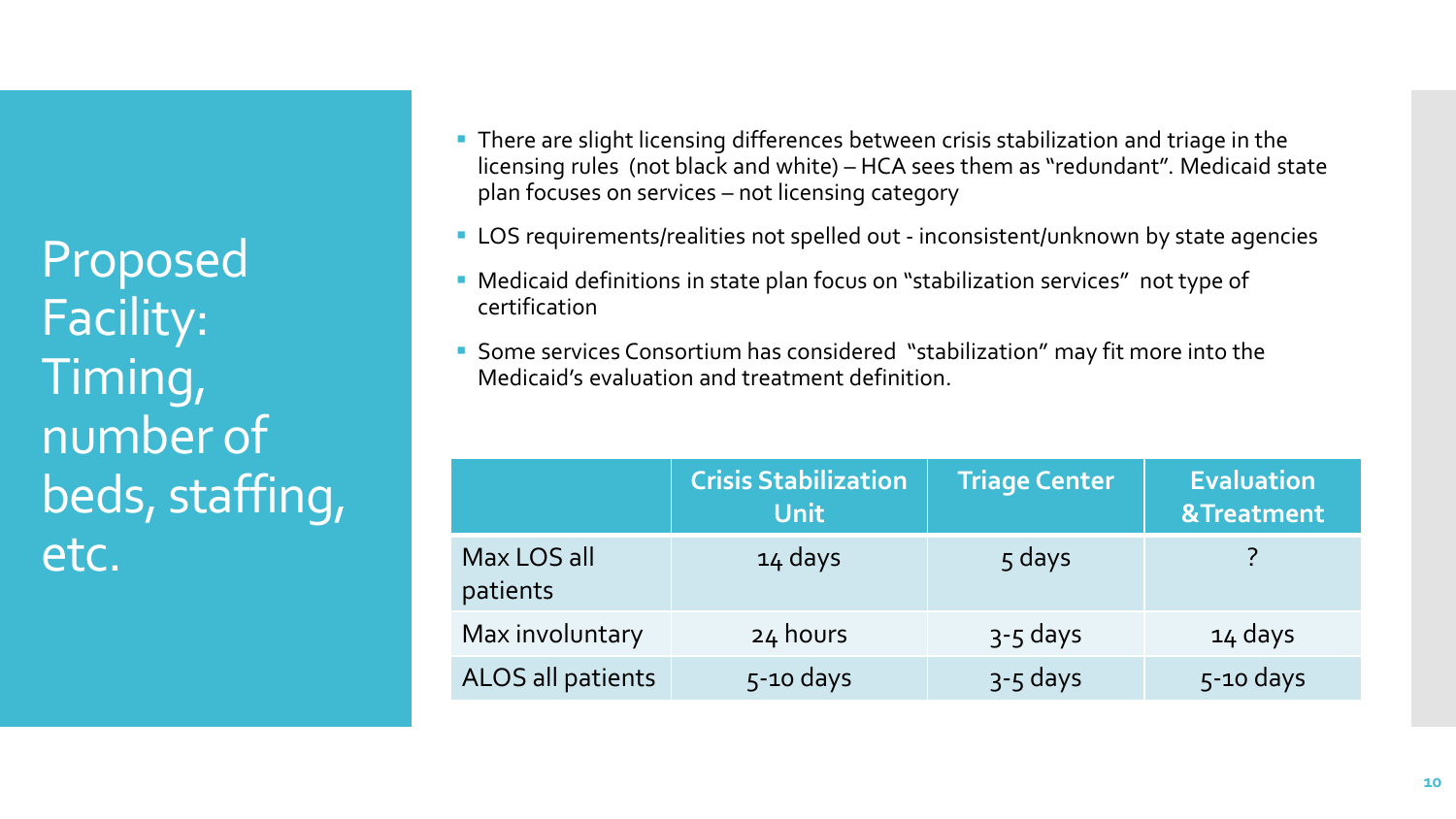Why do we think we need a Phase 1 solution?

Expect facility "phase 2" option is 3-5 years down the road– due to required advocacy and securing capital

Is a rural inpatient/residential facility feasible? By the end of this planning process, we need to determine if answer is:

**No** -Absolutely not feasible for county the size of Jefferson

**Maybe** - Feasible (under specific circumstances still being evaluated)

**Yes** – Financially and Operationally Feasible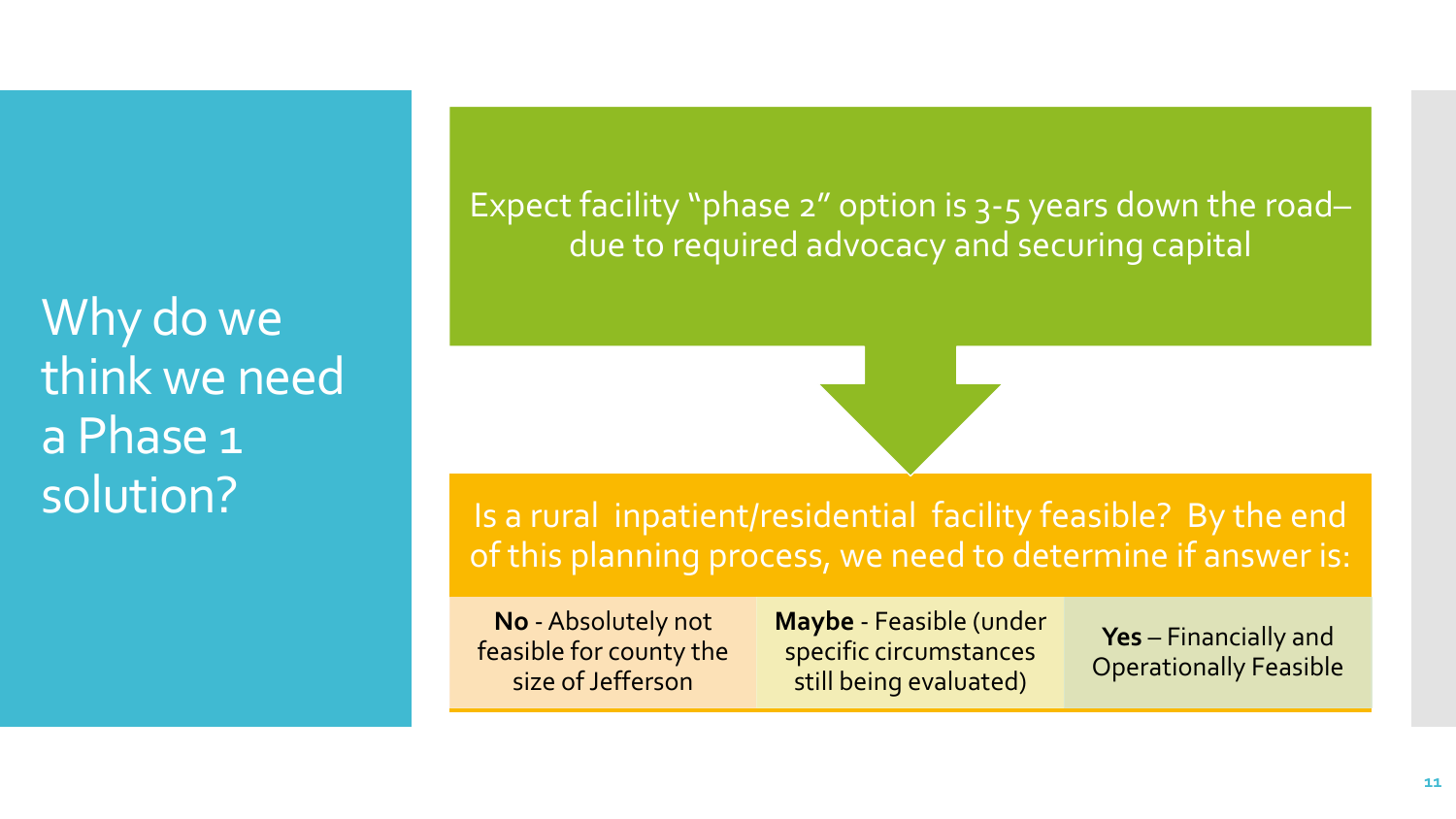### Why do we think we need a Phase 1 solution?

Currently status is "maybe" – whether move towards "no" or "yes" depends of many factors:

- **EXECT:** Can estimated ADC include SUD/MH/involuntary/voluntary
- **Upcoming facility licensing changes and timing**
- **EXECTE Professional licensing changes/exceptions**
- **Ability to share staff between programs (particularly** SUD/MH)
- **Other potential "rural" solutions**
- **EXECT:** Medicaid reimbursement: transitioning from BHOs, contract negotiations, new legislation requiring transparency
- **E** Capital needs
- **Governance structure/options**
- **Other regional approaches/solutions developed**
- Options for other "non-clinical" beds/spaces in facility (e.g. respite beds)
- Best practices **12**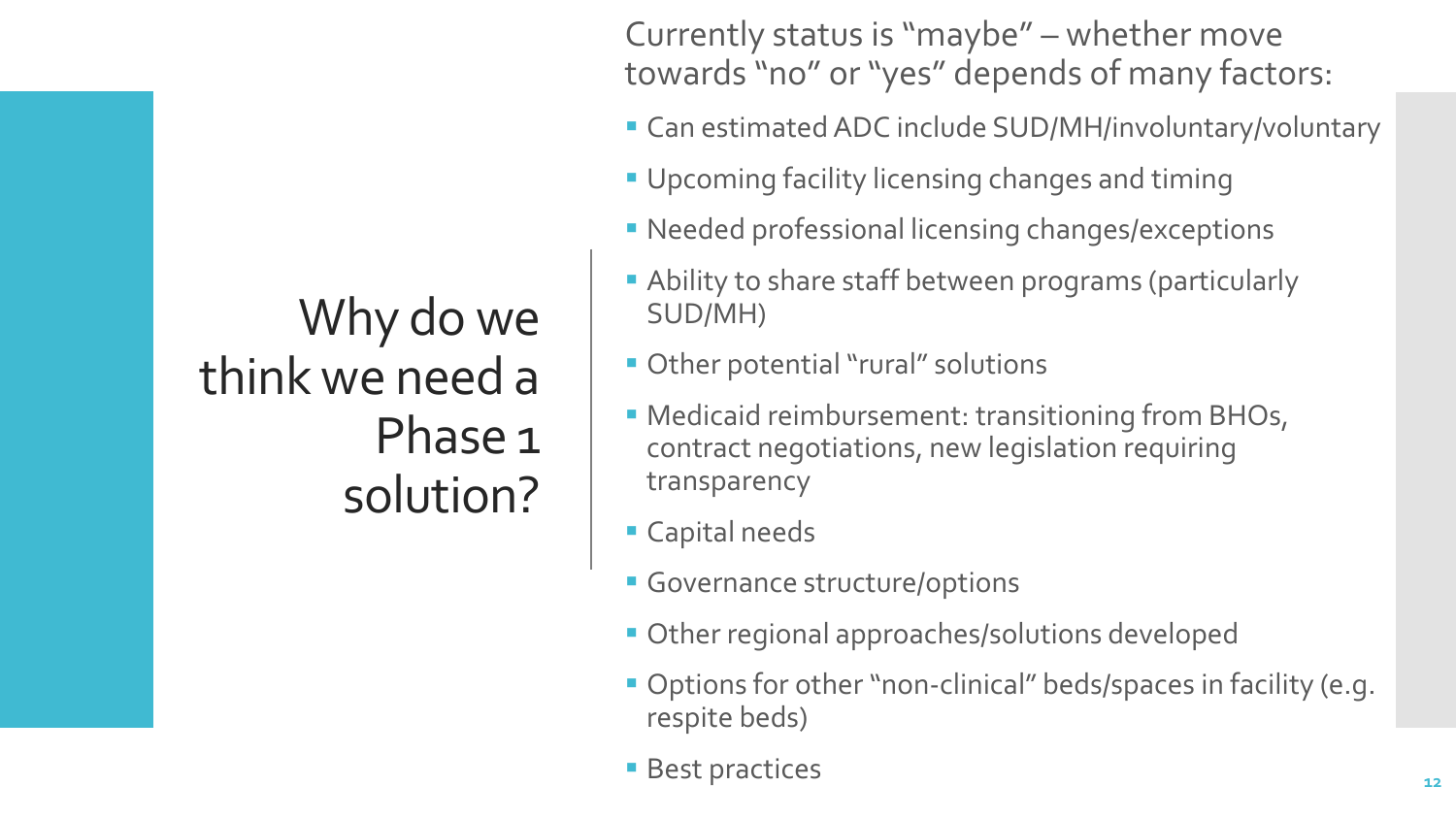Discussion: Facility Model & Need for Phase 1 Solution

#### Any concerns/comments:

- About the phased approach?
- **That the RTF is not the right inpatient/residential** model for our County?
- **.** Have we missed anything in our analysis to date?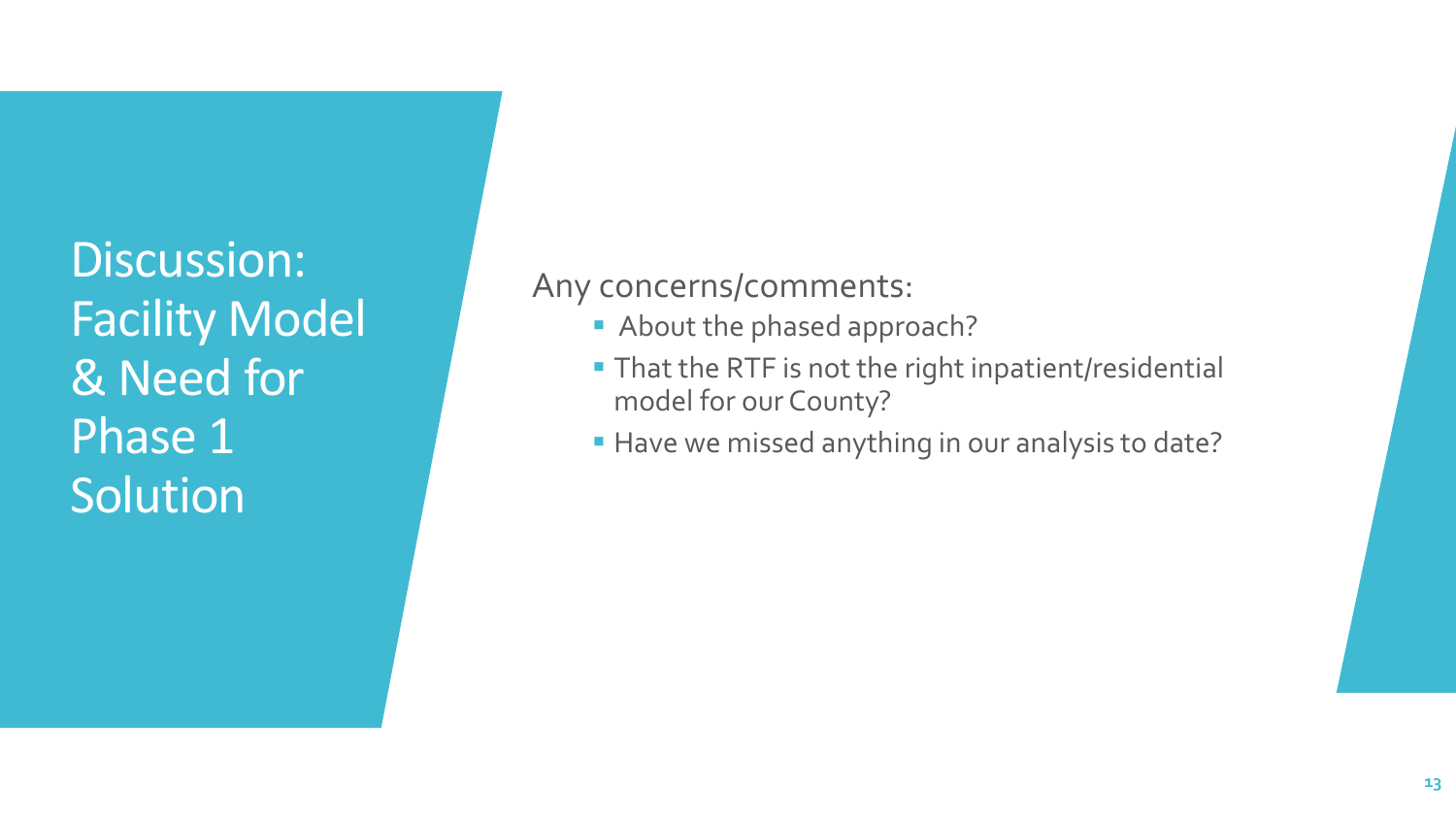Potential Phase 1 Solutions focusing on the 4 A's: Availability, Accessibility, Affordability, and **Acceptability** 

#### New or expanded services

- **Day Program**
- **Patient Navigators,** Community Health Workers, Care Coordination
- **ELEAD Program**
- **Exercise** Community Paramedicine
- **Group Housing**
- **Transportation**
- **Employment**
- Hotline
- **EX Continued integration of** physical and behavioral health
- **Peer support programs to** provide basic treatment or support to individuals with mental illnesses.
- **Programs serving special** populations targeted interventions to a particular population, such as children or the elderly.
- **Tele-mental health**
- **EXALGE And don't forget workforce development!!**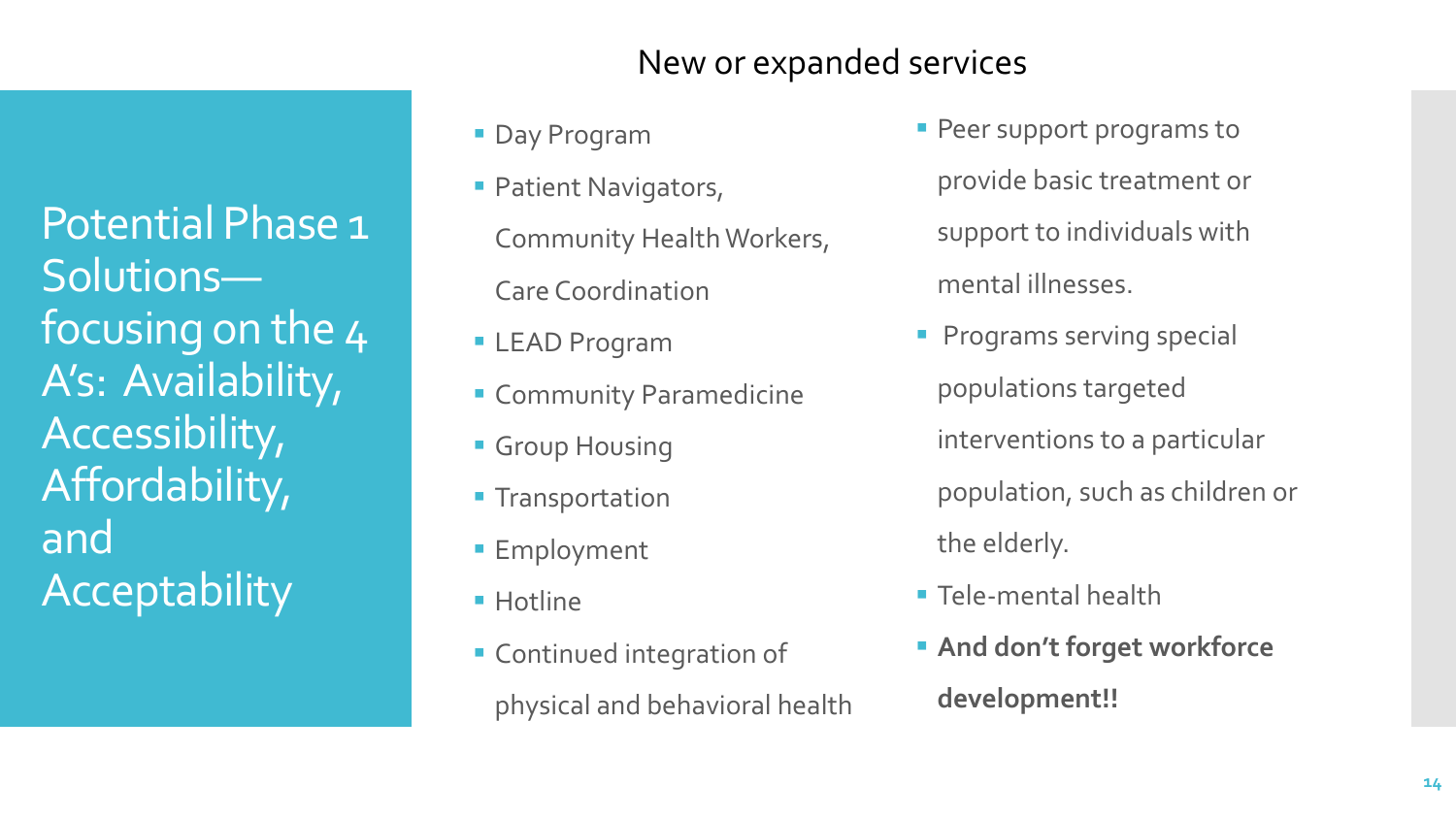### Break Out **Session**

Phase 1 Programs:

- Concerns/support for the draft list- what did we miss??
- Focus on identifying multiple options don't get "stuck" on one
- **Operational changes?**
- **· Workforce needs?**
- **EX County providers current assets, gaps, priorities?**
- **Unanswered questions/concerns?**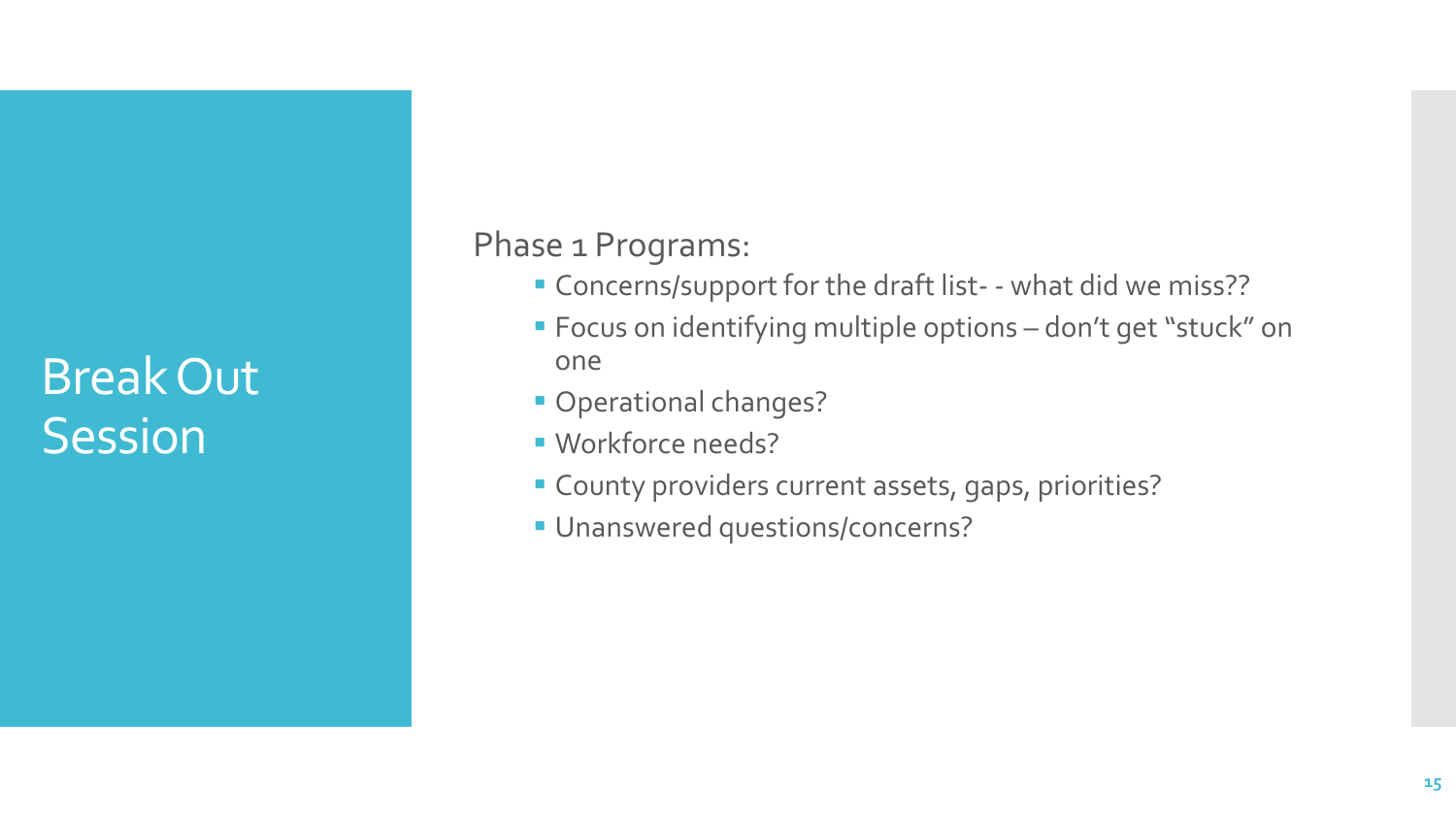

## Report Back and Discussion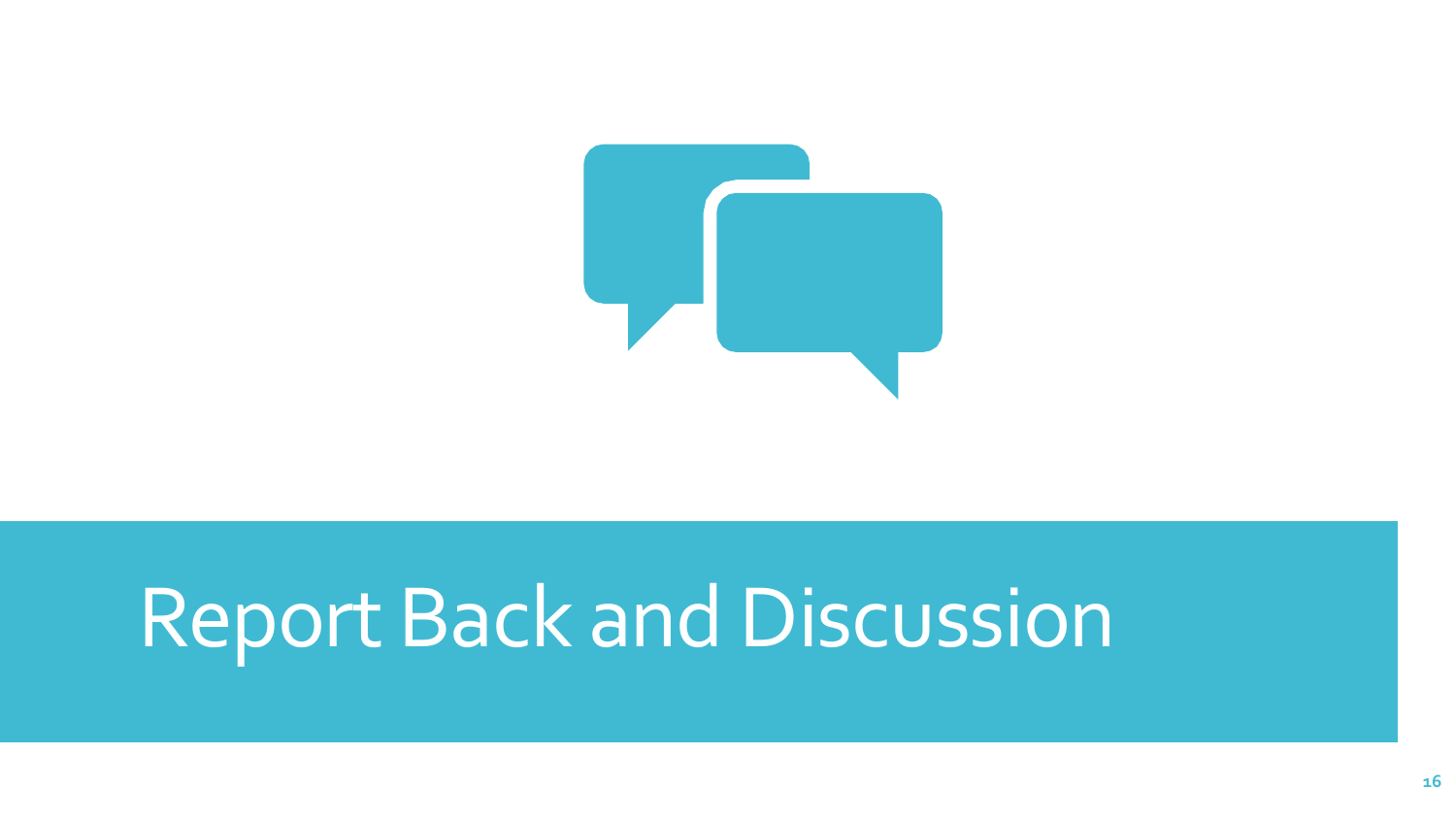Review and **Discussion** Member Readiness Survey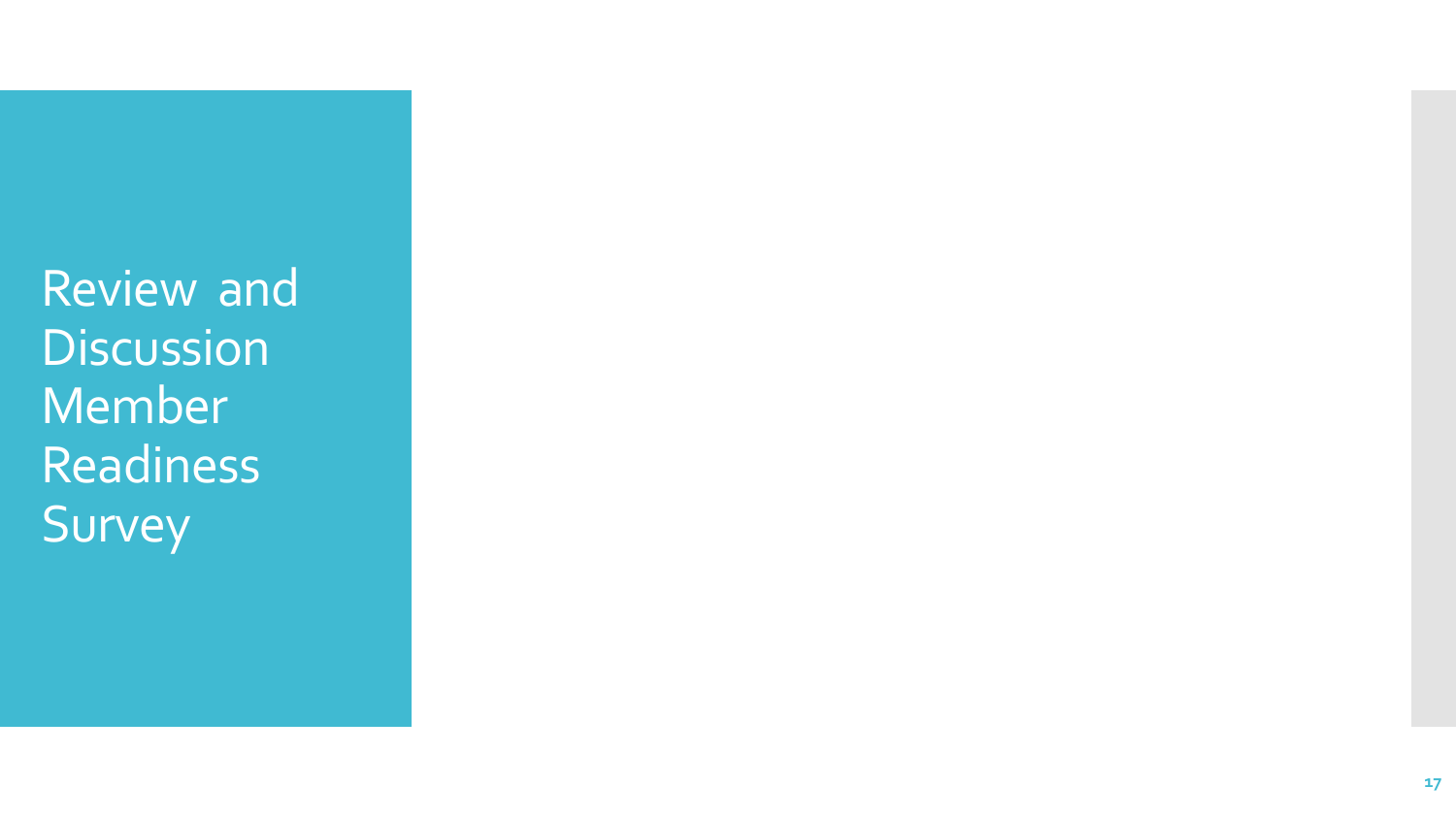**Early** Thinking… **Governance Options** 

| <b>Option</b>                         | <b>Pros</b>                                                                                                                                      | Cons                                                                                                                                              |
|---------------------------------------|--------------------------------------------------------------------------------------------------------------------------------------------------|---------------------------------------------------------------------------------------------------------------------------------------------------|
| Interlocal<br>Agreement               | Easy to put into place.                                                                                                                          | Only the public entities can<br>participate. And all actions<br>require approval of each entity's<br>board                                        |
| 501(c)(3)                             | Allows all community<br>$\bullet$<br>providers to be "at the<br>table"<br>• Generally exempt from tax,<br>able to receive gifts/pursue<br>grants |                                                                                                                                                   |
| <b>LLC</b>                            | Allows for partnership/<br>ownership by for-profit<br>Easy to establish, and to<br>protect members from<br>liability.                            | Raising money and grants are<br>challenging                                                                                                       |
| 100% owned<br>by existing<br>provider | Easiest to accomplish                                                                                                                            | Harder to assure all parties have a<br>"place at the table" and ability to<br>influence policy, admission<br>criteria, etc. All burden on 1 party |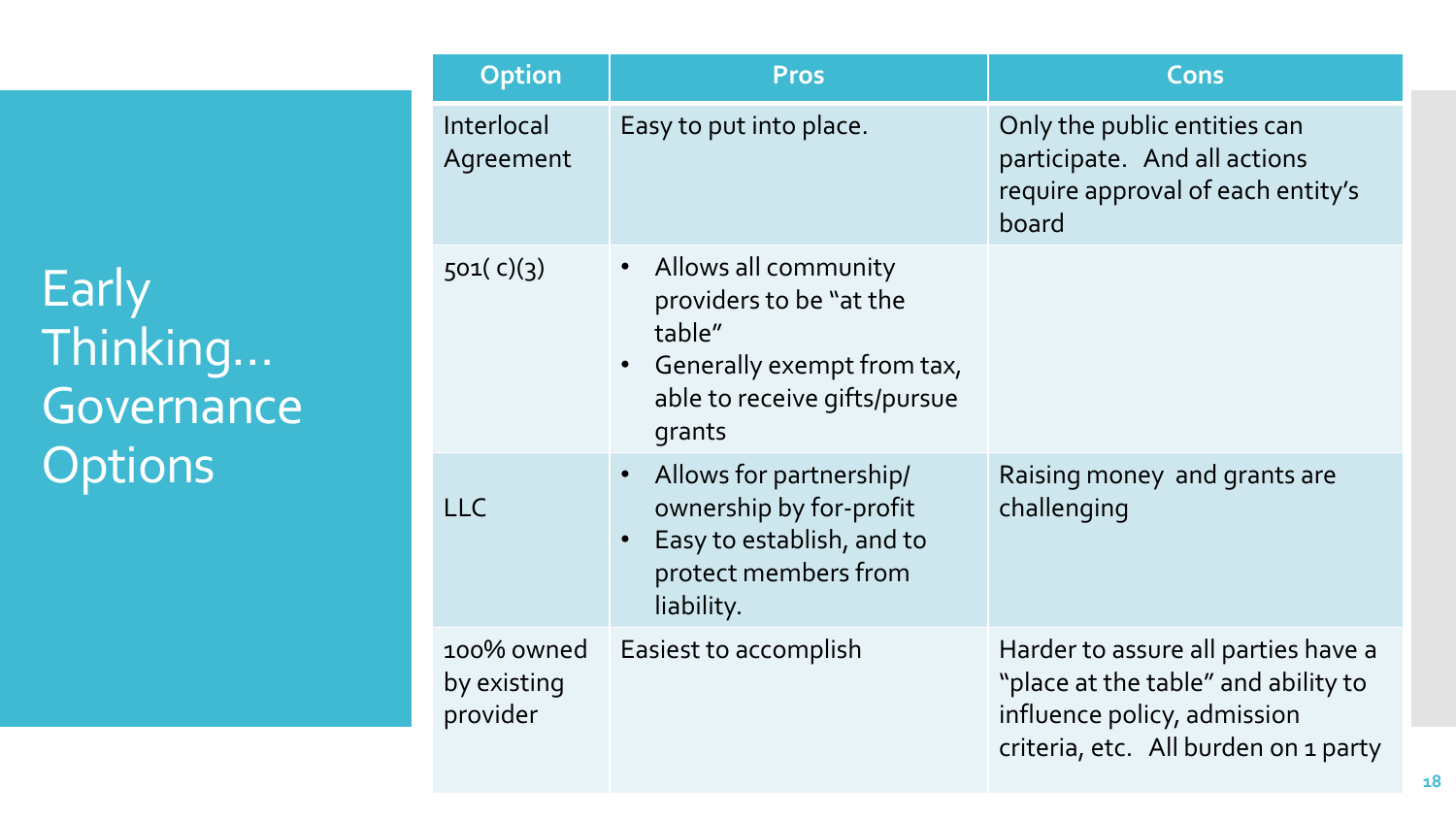# Facility Model & Need for Phase 1 Solution

Discussion: Do we have consensus, or what else do we need to consider?